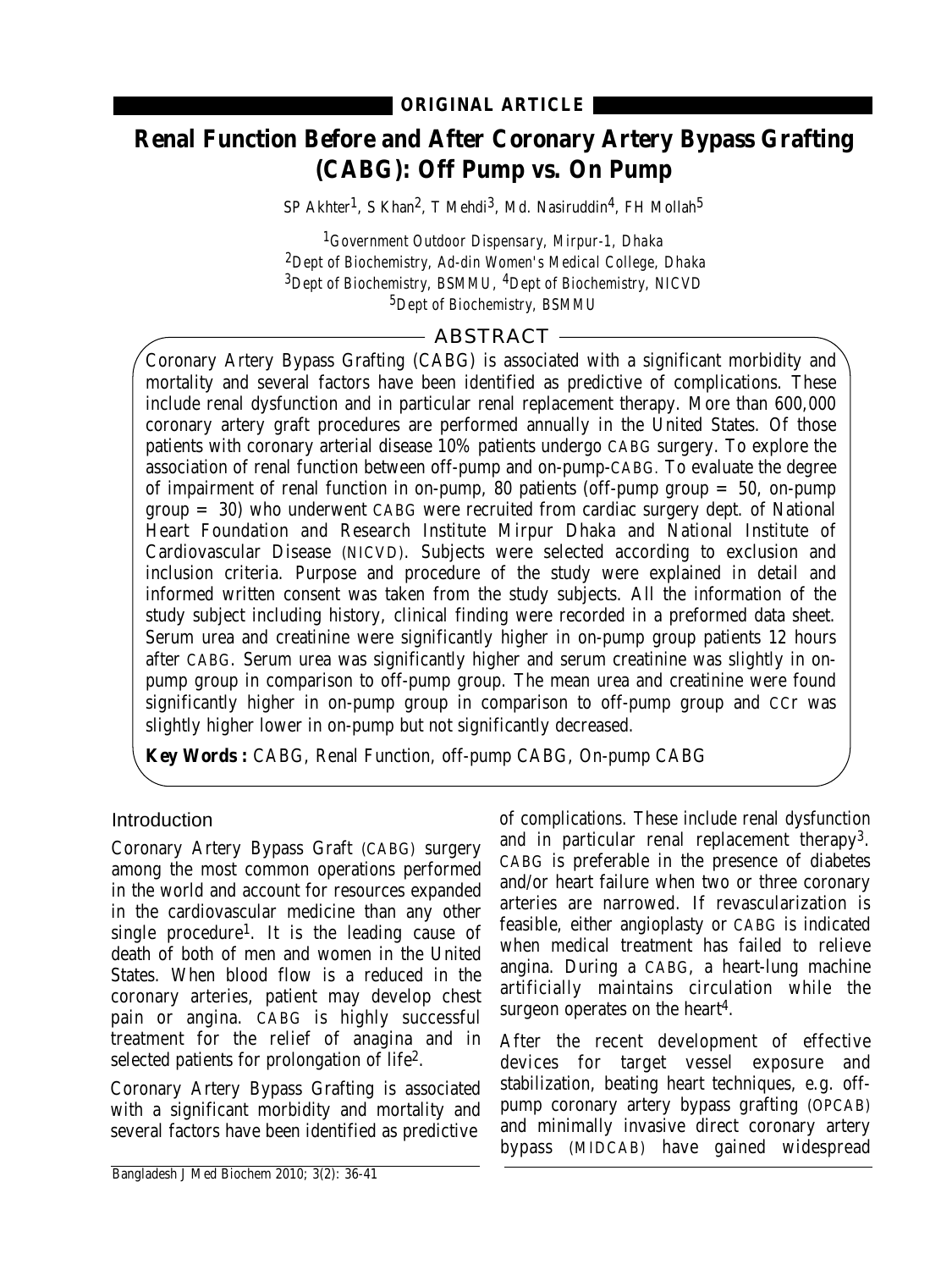diffusion as alternative techniques to conventional on-pump coronary artery bypass grafting5. According to guideline from National Kidney Foundation (NKF) normal renal function is defined as eGFR of 90 ml/min or more. Mild, moderate or severe renal insufficiency are defined as  $eGFR$  60-90, 30-60, and  $<$  30 ml/min, respectively6.

The spectrum of definition in published studies of acute renal failure (ARF) is striking ranging from severe (e.g. ARF requiring dialysis) to relatively modest observable increase in serum creatinine concentration (e.g., increase in serum concentration of 0.3 to 0.5 mg/dl above baseline7. The definition of an increase in serum creatinine of 0.5mg/dl within 48 h of radiocontrast exposure in a widely cited study that showed a borderline significant difference in ARF among individual given saline infusion versus frusemide or mannitol before radiocontrast exposure. Finally, because serum creatinine is influenced by one of the potential interventions for ARF (e.g., creatinine is removed by dialysis), its specificity for renal recovery is even more problematic8.

Post-operative acute renal insufficiency continued to be a significant cause for morbidity and mortality after cardiac operations, despite advances and improvement in cardiopulmonary bypass (CPB) technology, anesthesia, intraoperative homodynamic monitoring, intensive care and antibiotic therapy9,10. Recent study has shown that, CABG, which provides good long term graft patency, can be performed on the beating heart as a viable alternative to conventional CABG i.e. on-pump. Multiple side effects on every organ system including brain, lungs, liver and kidney which are mainly because of CPBG can be avoided, by applying off-pump CABG which is important advantage<sup>11</sup>.

Kidneys are susceptible to ischemic damage because of their peculiar blood circulation. As a matter of fact, the renal medulla is perfused at a low oxygen tension; therefore, its functional reserve is limited. Many per operative condition may lead to an oxygen supply/demand imbalance at the renal level: low cardiac output state, renal vasoconstriction, hemodilution,

hypertension, and loss of pulsatile flow during CPB. Therefore, this pathophysiological pathway should be considered as on of the possible explanations for renal damage in the setting of cardiac surgery<sup>12</sup>.

At present, there is enough scientific information suggesting that a relative hypoperfusion (DO2 inadequate to satisfy the oxygen needs) during CPB may be responsible for different kinds of bad outcome (eg, postoperative ARF). These conditions of relative circulatory shock activate catecholamine release, associated with a reactive hyperglycemia, and play a significant role in deteriorating the postoperative outcome. Therefore, every attempts should be applied to avoid low values of DO2 during CPB, and the critical DO2 value of 260 to 270 mL min-1 m-2 should be considered every time when setting the pump flow and maximum acceptable hemodilution degree<sup>13</sup>.

Patients can have significant reduction of their glomerular filtration rate with normal plasma creatinine level. The ability of kidneys to clear the creatinine is assessed more accurately by estimating creatinine clearance (CCr). The formula developed by Cockcroft and Gault provides a simple and accurate way of measuring CCr. The association between preoperative renal dysfunction and postoperative morbidity and mortality is stronger when CCr, rather than creatinine level is used<sup>14</sup>.

Estimates of GFR are the best overall indices of the level of kidney function. Physician should estimate the level of GFR from prediction equation that take into account the serum creatinine concentration and some or the entire following variable: age, sex, and race and body size. The modification of diet in renal disease (MDRD) study and cock-croft and Gault equation provides useful estimate of (GFR) in adults.

Cockcroft and Gault equation:

$$
(140 - age) x Weight in kg
$$
  
CCr (ml/min) = 1380 (if female)

$$
72 \times
$$
 **SET in mg/dl**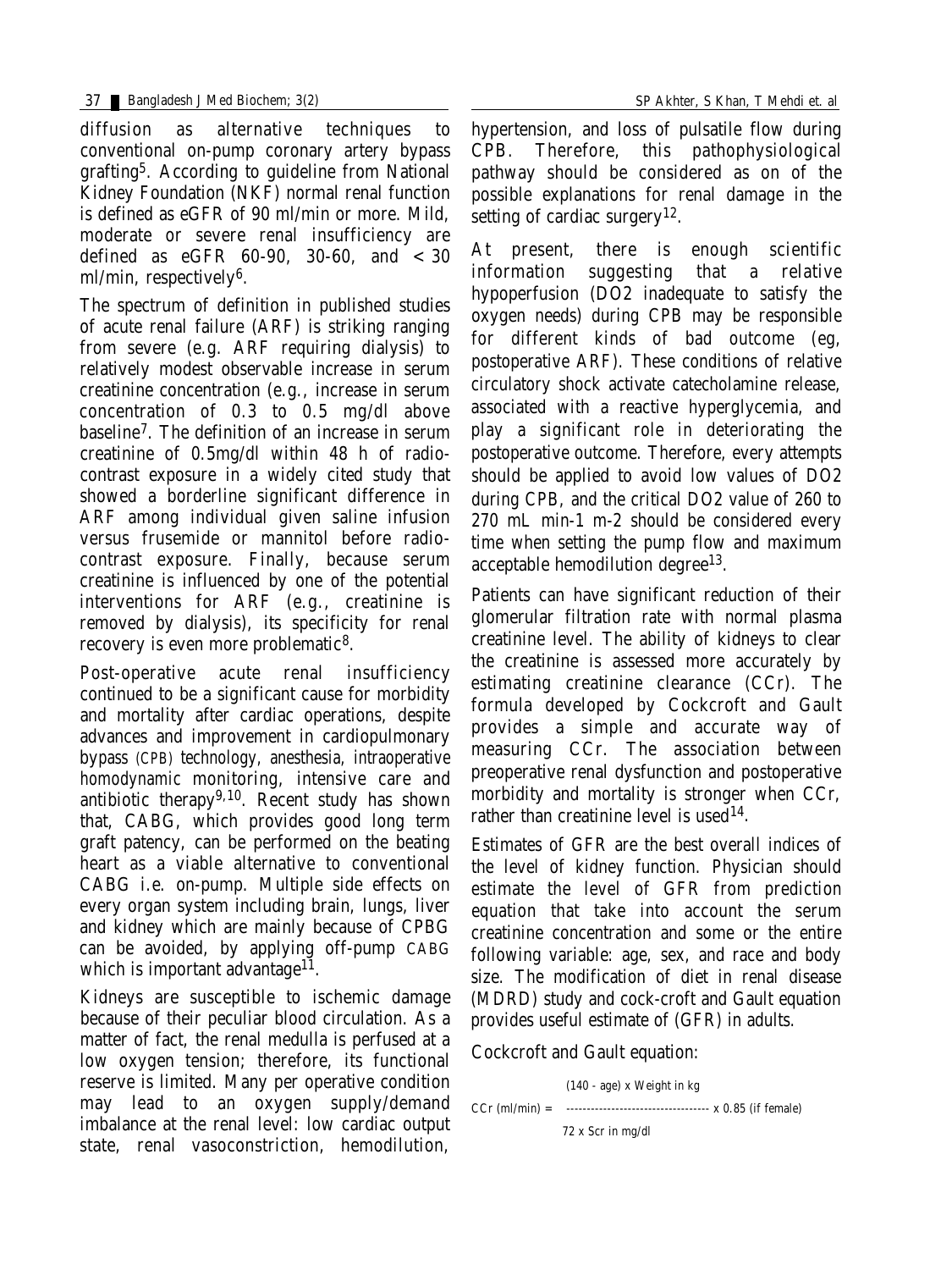Renal Function Before and After Coronary Artery Bypass Grafting 38

Measurement of creatinine clearance by using timed (for example 24 hr) urine collection does not provide more accurate estimate of GFR than do prediction equation<sup>15</sup>.

Serum urea is less reliable marker of glomerular filtration rate than creatinine. A high protein diet, tissue breakdown, major gastrointestinal hemorrhage and corticosteroid therapy can lead to an increase in plasma urea whereas a low protein diet and liver disease can lead to a reduction. Also 40%-50% of filtered urea may be absorbed by the tubules, although the proportion is reduced in advanced renal failure<sup>16</sup>.

Renal impairment is a powerful independent risk factor. This may reflect the increased inflammation and oxidative stress associated with poor renal function. In addition kidney dysfunction may be associated with other physiological changes. These include high level of homocysteine, hyperuricemia, anemia, and uremia, all of which have detrimental cardiovascular effect 17. Despite many limitation the cohort study on 2067 patient after 2.3 yrs follow up revealed the importance of renal function particularly eGFR in prediction short and long term prognosis of patients undergoing CABG. Future studies should determine strategies that can improve the outcome of patient with renal dysfunction<sup>18,19</sup>.

Avoidance of cardiopulmonary bypass (CPB) by using beating heart off-pump techniques has been suggested to reduce renal damage preoperatively and result in lower rate of postoperative renal dysfunction. However, studies conducted previously in this field have provided conflicting to support this hypothsis $20,21$ .

Future investigations are needed to better define the mechanisms, risk factor, magnitude and kinetics of post operative renal dysfunction and to develop clinical & therapeutic strategies to reduce morbidity & mortality related with this devastating problem22.

In this study our aim was to see the degree of impairment of renal function in on-pump and to explore the association of renal function between off-pump and on-pump CABG.

## Methods

This observational and prospective study was carried out from January 2008 to December 2008 in the Department of Biochemistry, Bangabandhu Sheikh Mujib Medical University (BSMMU). Ethical clearance was taken from Departmental and central ethical review committee, BSMMU. 80 patients (off-pump group=50, on-pump group=30) who underwent CABG were recruited from cardiac surgery dept. of National Heart Foundation and Research Institute Mirpur Dhaka and National Institute of Cardiovascular Disease (NICVD). Subjects were selected according to exclusion and inclusion criteria. Purpose and procedure of the study were explained in detail and informed written consent was taken from each subject. All the information of the study subject including history, clinical finding were recorded in a preformed data sheet. With all aseptic precaution, 5 ml venous blood was collected collected from each study subject for measurement of serum creatinine and serum urea. It was done preoperatively & at 12, 48 hours post operatively and at discharge from the hospital. Sample was transferred immediately to clean dry test tube and was allowed to clot. Then the sample was centrifuged and serum was collected in an eppendorf tube. After labeling it was preserved at -20oC until analysis. Serum creatinine was estimated by alkaline picrate method, serum urea by enzymatic (urase) method & creatinine clearance (CCr) by Cockroft and Gault equation23.

## Results

Table-I shows comparison of renal parameter in different groups 12 hours after CABG. Serum urea and serum creatinine were significantly higher in Group-B and CCr was slightly lower in Group-B in comparison to Group-A. There was no significant difference between the two groups in respect to CCr.

Table-II shows comparison of renal parameter in different groups of study subjects 48 hours after CABG. Sérum urea was significantly higher in Group-B in comparison to Group-A and serum creatinine was slightly higher in comparison to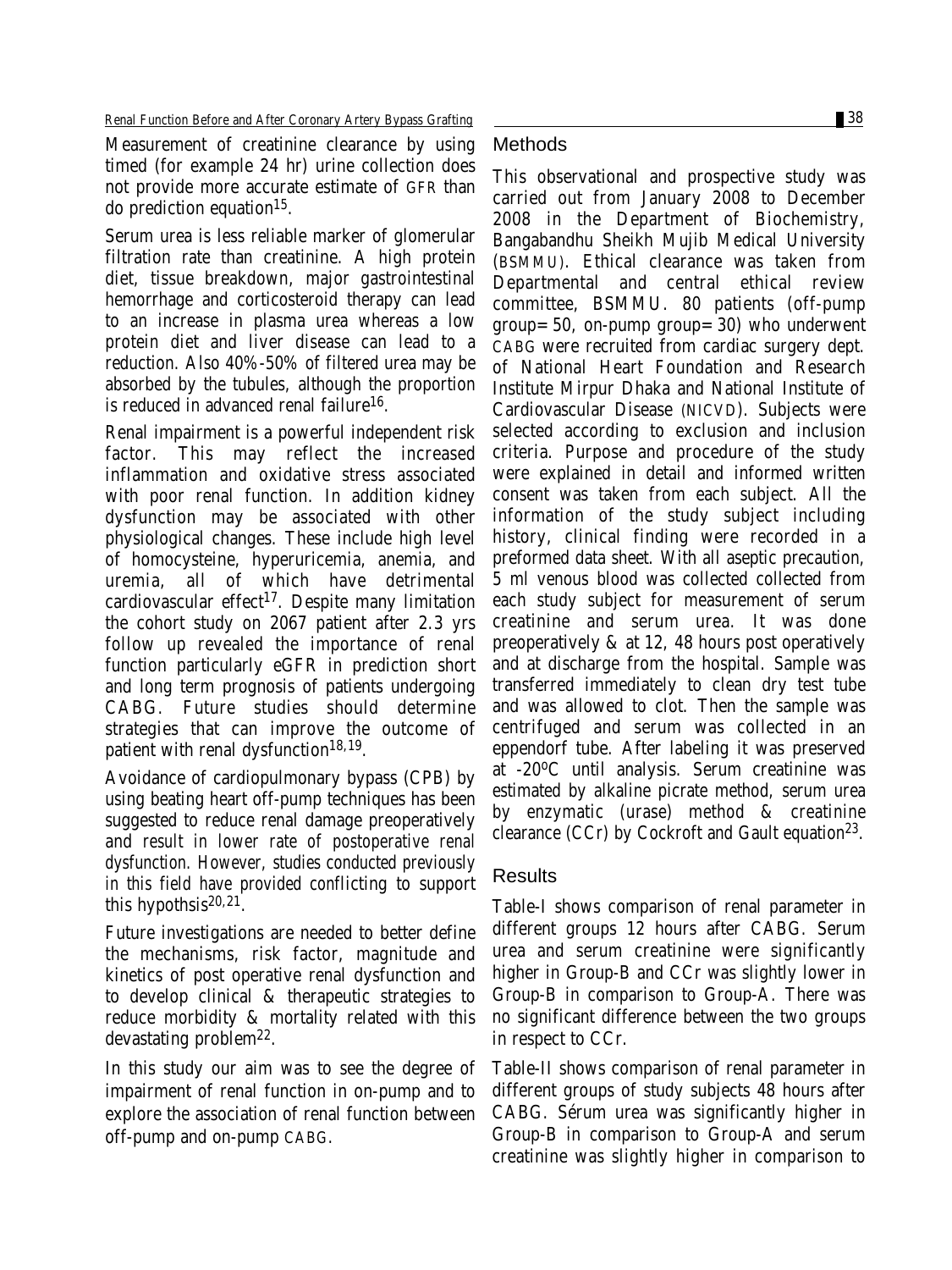Group-A. CCr was slightly lower in Group-B in comparison to Group-A. There was no significant difference between the two groups in respect to serum creatinine and CCr.

Table-III shows comparison of renal parameters in two groups at discharge after CABG. Serum urea was significantly higher in Group-B and serum creatinine was higher in Group-B in comparison to group-A and CCr was slightly lower in Group-B in comparison to Group-A.

**Table I:** Comparison of renal parameters 12 hours after CABG in both the groups

| <b>Parameter</b>        | Group-A (Off<br>pump)<br>$(n=50)$<br>$Mean + SD$ | Group-B (On<br>pump)<br>$(n=30)$<br>$Mean \pm SD$ | t-value | <b>P-value</b> |
|-------------------------|--------------------------------------------------|---------------------------------------------------|---------|----------------|
| Serum Urea              | $47.88 + 16.197$                                 | $57.70 + 18.78$                                   | 2.47    | 0.02           |
| <b>Serum Creatinine</b> | $1.46 \scriptstyle{\pm 0.396}$                   | $1.48 + 0.361$                                    | 2.271   | 0.79           |
| CCr                     | $72.98 + 22.51$                                  | 68.26+25.34                                       | 0.87    | 0.36           |

#### *P-value calculated by unpaired t-test*

**Table II:** Comparison of renal parameters 48 hours after CABG in study subjects

| <b>Parameter</b>        | Group-A (Off<br>pump)<br>$(n=50)$<br>$Mean + SD$ | <b>Group-B</b><br>(On pump)<br>$(n=30)$<br>$Mean \pm SD$ | t-value | <b>P-value</b> |
|-------------------------|--------------------------------------------------|----------------------------------------------------------|---------|----------------|
| Serum Urea              | $36.82{\pm}10.307$                               | $4280+9.152$                                             | 2.617   | 0.011          |
| <b>Serum Creatinine</b> | $1.37 + 0.31$                                    | $1.53 + 0.27$                                            | 2.35    | 0.02           |
| CCr                     | 76.25+21.91                                      | $67.28 + 24.88$                                          | 1.68    | 0.096          |

*P-value calculated by unpaired t-test*

**Table III:** Comparison of renal parameters at discharge after CABG in study subjects

| Parameter               | Group-A (off pump)<br>$(n=50)$<br>Mean+SD | Group-B (on pump)<br>$(n=30)$<br>$Mean \pm SD$ |      | t-value p-value |
|-------------------------|-------------------------------------------|------------------------------------------------|------|-----------------|
| Serum Urea              | $44.858 + 15.19$                          | $43.43 \pm 18.50$                              | 2.27 | 0.03            |
| <b>Serum Creatinine</b> | $1.31 + 0.27$                             | $1.42 + 0.32$                                  | 1.66 | 0.10            |
| CCr                     | 79.89+18.22                               | $71.39 + 23.16$                                | 1.82 | 0.072           |

#### *P-value calculatedby unpaired t-test*

In Table-IV & Table-V the three values were compared by One way ANOVA test was done and found highly significant difference between the three levels.

**Table IV:** Comparison of renal parameters preoperatively at admission, 48 hrs after CABG & at discharge in off pump group.

| Group-A<br>$(n = 30)$  | (Off pump)  |                   |              |             |         |
|------------------------|-------------|-------------------|--------------|-------------|---------|
| Parameter Preoperative |             | 48 hrs after CABG | At discharge | F-value     | P-value |
| Serum Urea 28.82       | ±6.2847.88  | ±16.19744.85      |              | ±15.9128.04 | < 0.001 |
| Serum Creatinine 1.31  | ±0.161.46   | $±0.396$ 131      | ±0.2715.46   |             | < 0.001 |
| CCr 87.00              | ±18.2272.98 | ±22.5179.89       | ±18.226.80   |             | < 0.001 |

P-value calculated by one way ANOVA

**Table V:** Comparison of renal parameters preoperatively at admission, 48 hrs after CABG & at discharge in on pump group

| Group-B (Of<br>$(n = 30)$ | f pump)        |                   |                      |         |
|---------------------------|----------------|-------------------|----------------------|---------|
| Parameter Preoperative    |                | 48 hrs after CABG | At discharge F-value | P-value |
| Serum Urea 31.17          | $±7.26$ 57.70  | $±18.78$ 53.43    | ±18.5024.44          | < 0.001 |
| Serum Creatinine 1.18     | $+0.22 \pm 48$ | $\pm 0.361$ 1.42  | $\pm 0.328.22$       | < 0.001 |
| CCr 82.02                 | $±17.99$ 79.89 | ±18.2271.39       | $±23.16$ 3.12        | < 0.05  |

P-value calculated by one way ANOVA

#### Discussion

In this observational prospective study our aim was to see the degree of renal impairment in one pump and to explore the association of renal function between off pump and on pump, CABG.

Preoperative renal parameters were similar in both the groups. All the parameters were increased significantly 12 hours and 48 hours after CABG in both the groups which is in agreement with the findings of other studies (Pramodth et al. 2003, Wen-Feng et al. 2008). Serum urea, serum creatinine were significantly higher in group B in comparison to group A.

A nonsignificant low level of CCr- was observed in group B. This finding is consistent with findings of other studies<sup>24,25</sup>.

In the prospective study by Pramodth et al. 2003, there was significant decrease in the CCr in one pump group from preoperative level to 24 hours post-operatively and further there was gradual increase from 24 hours to 48 hours postoperative in off pump group which is consistent with our study. It indicates that on-pump group is more prone to develop renal dysfunction after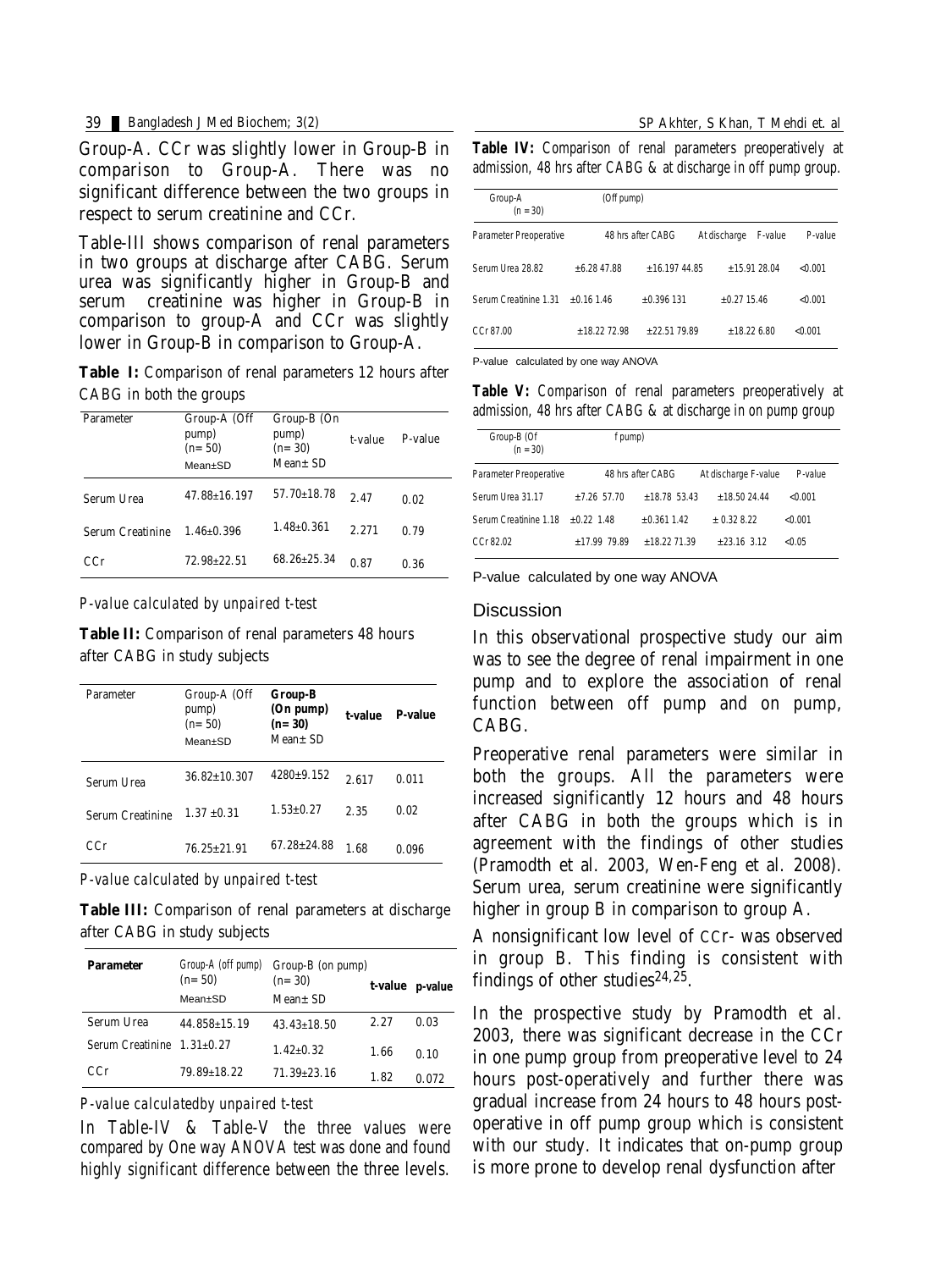CABG. In a prospective randomized trial of 50 patients, a slightly greater decrease in 24 hours postoperative creatinine clearance in on-pump compared with off-pump, however there was no significant difference between pre- and postoperative renal function in either study group which is not consistent with the findings of our study.

We estimated serum creatinine, serum urea and calculated CCr preoperatively and 48 hours after CABG and at discharge within the groups. We found highly significant differences among the preoperative, 48 hours after CABG and at discharge which may probably due to poor renal perfusion due to hypertension. Many perioperative conditions may lead to an oxygen supply/demand in balance in the renal level; such as low cardiac output state, renal vasoconstriction, hemodilution, hypotension and loss of pulsatile flow during CPB. Therefore, this path physiological condition should be considered as one of the possible explanation for renal damage in the setting of cardiac surgery. Similar findings were evident in many other studies. Here our findings are partially consistent with the previous findings26 where renal function deteriorated significantly in first four days in on-pump CABG. These changes were not seen in the OPCAB group. It should be noted that many previous studies revealed many effects of off pump CABG such as hypotension, low cardiac output and dysrhythmia, future study involving large group will be necessary to clarify whether off-pump CABG is to be the best option to on-pump CABG.

In conclusion, the mean serum urea and creatinine were found significantly higher in onpump group in comparison to off-pump and CCr was slightly lower in on-pump but not significantly decreased. We also have done one way ANOVA test as the test of significance at different times (preoperatively and postoperatively) and found highly significant differences in serum urea, creatinine and CCR in both the groups (off-pump, p value  $< 0.001$ ,  $< 0.01$  and  $< 0.05$  for urea creatinine and CCR

respectively). There were significant differences in serum creatinine, serum urea and CCR within the groups. This study demonstrates the effect of CABG (both on-pump and off-pump) on renal function. Both the groups showed significant reduction of renal function in early postoperative days (12 hrs 48 hrs after CABG). Both serum urea and serum creatinine were raised significantly in on-pump group as compared to off-pump but CCR did not show any significant differences. From this study this can be concluded that renal function is comparative better preserved in immediate post-operative days in off-pump CABG.

References

- 1. Eagle KA, Guyton RA, Davidoff R, Ewy GA, Fonger J, Gardner TJ, A/AHA guidelines for Coronary Artery Bypass Graft Surgery - A report of the American College of Cardiology/American Heart Association Task Force on Practice Guidelines', Journal of the American College of Cardiology 1999; 34: 1262-1347.
- 2. Hillis, GS, Cuthbertson, BH, Croal, BI. Renal function, revascularization and risk. European Heart Journal 2007; 38: 792-884
- 3. Hillis, GS, Croal BL, Buchan, KG, EL-Shafei, H, Gibson, G, Jeffry, RR, Millar, CGM, Prescott, GJ, Cuthbertson, BH. Renal Function and outcome from Coronary Artery Bypass Grafting: Impact on mortality after outcome 2.3 years follow up', Circulation 2006; 113:1056-1062.
- 4. Michaels, AD, Chatterjee, K. Angioplasty versus Bypass Surgery for Coronary Artery Disease, Circulation 2002; 102: 187-190.
- 5. Biglioli, P, Cannata, A, Alamanni, F, Natiato, M, Porquddu, M, Zanobini, M, Tremoli, E, Parolari, A. Biological effect of off-pump vs. on-pump coronary artery surgery: Focus on inflammation, haemostasis and oxidative stress, Cardiothoracic Surgery,2003; 24: 260-269.
- 6. National kidney Foundation Clinical Practice Guidelines for Chronic Kidney Disease: Evaluation, Classification and stratification, AMJ Kidney Dis 2002; 39: suppl 2SI-S246.
- 7. Shekar, P.S On pump and off pump coronary artery bypass grafting Circulation 2006; 113: e51-53.
- 8. Mehta, RL, Chertow, GM. Acute Renal failure Definition and Classification: Time for Change, AMJ Soc Nephrol 2003; 14: 2178-2187.